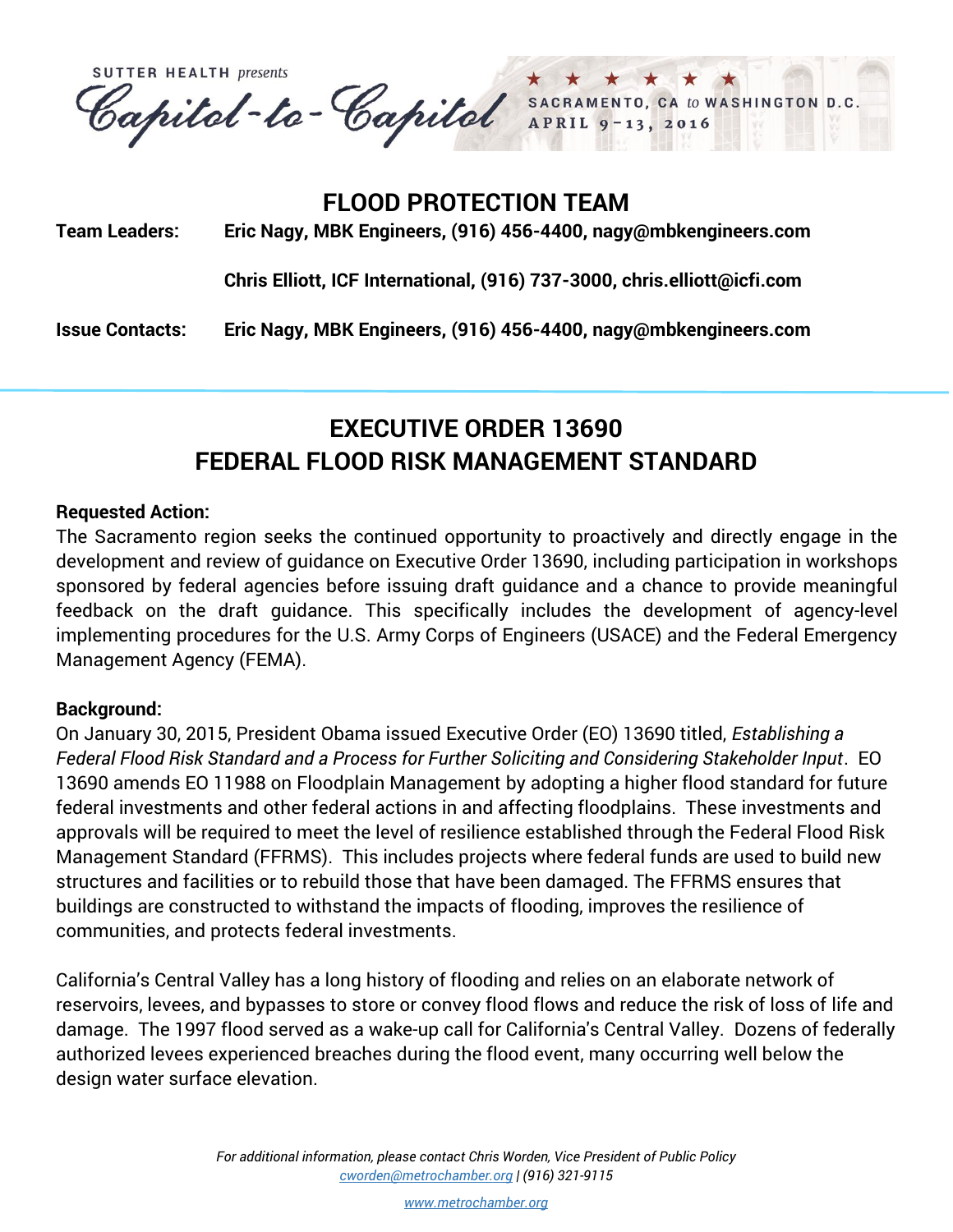**SUTTER HEALTH presents** Capitel-te-Capitel SACRAMENTO, CA to WASHINGTON D.C.

Since this flood, the Sacramento region has progressively sought to reduce flood risk and increase levee system resilience through a combination of improved emergency response, levee improvement projects, and smart growth initiatives. Ongoing levee improvement projects in the planning, design, and construction phases are critical to significantly reduce life safety risk to more than one million people already living in the floodplain and improve protection for tens of billions of dollars of existing infrastructure.

The Sacramento region welcomes establishment of the FFRMS and any national policy striving to reduce flood risk beyond the base flood using "best available, actionable data and methods that integrate current and future changes in flooding based on science." Indeed, through adoption of the Central Valley Flood Protection Plan and current investigations into how climate change may impact system response, the region is at the forefront of considering improved system resilience in a broad portfolio of flood risk management actions.

The FFRMS requires agencies to consider the best available, actionable science of both current and future risk when taxpayer dollars are used to implement an action in the floodplain. An action is defined as any of the following federal activities: (1) acquiring, managing, and disposing of federal lands and facilities; (2) providing federally undertaken, financed, or assisted construction and improvements; and (3) conducting federal activities and programs affecting land use, including but not limited to, water and related land resources planning, regulating, and licensing activities.

It also establishes the flood level to which new and rebuilt federally-funded structures or facilities must be resilient. In implementing the FFRMS, individual agencies have the flexibility to select one of three following approaches for establishing the flood elevation and hazard area they use in siting, design, and construction:

- Utilizing best available, actionable data and methods that integrate current and future changes in flooding based on climate science;
- Two or three feet of additional elevation, depending on the criticality of the building, above the 100-year, or 1%-annual-chance, flood elevation; or
- 500-year, or 0.2%-annual-chance, flood elevation.

EO 11988, issued by President Carter in 1977, was implemented "in order to avoid to the extent possible the long and short term adverse impacts associated with the occupancy and modification of floodplains…" The order directed all federal agencies to exercise judgment in seeking to reduce flood damage and impacts to floodplains by not issuing permits or providing funds for floodplain development where practicable alternatives exist. For more than 30 years, this order has remained on the books and has been implemented in varying degrees by different federal agencies.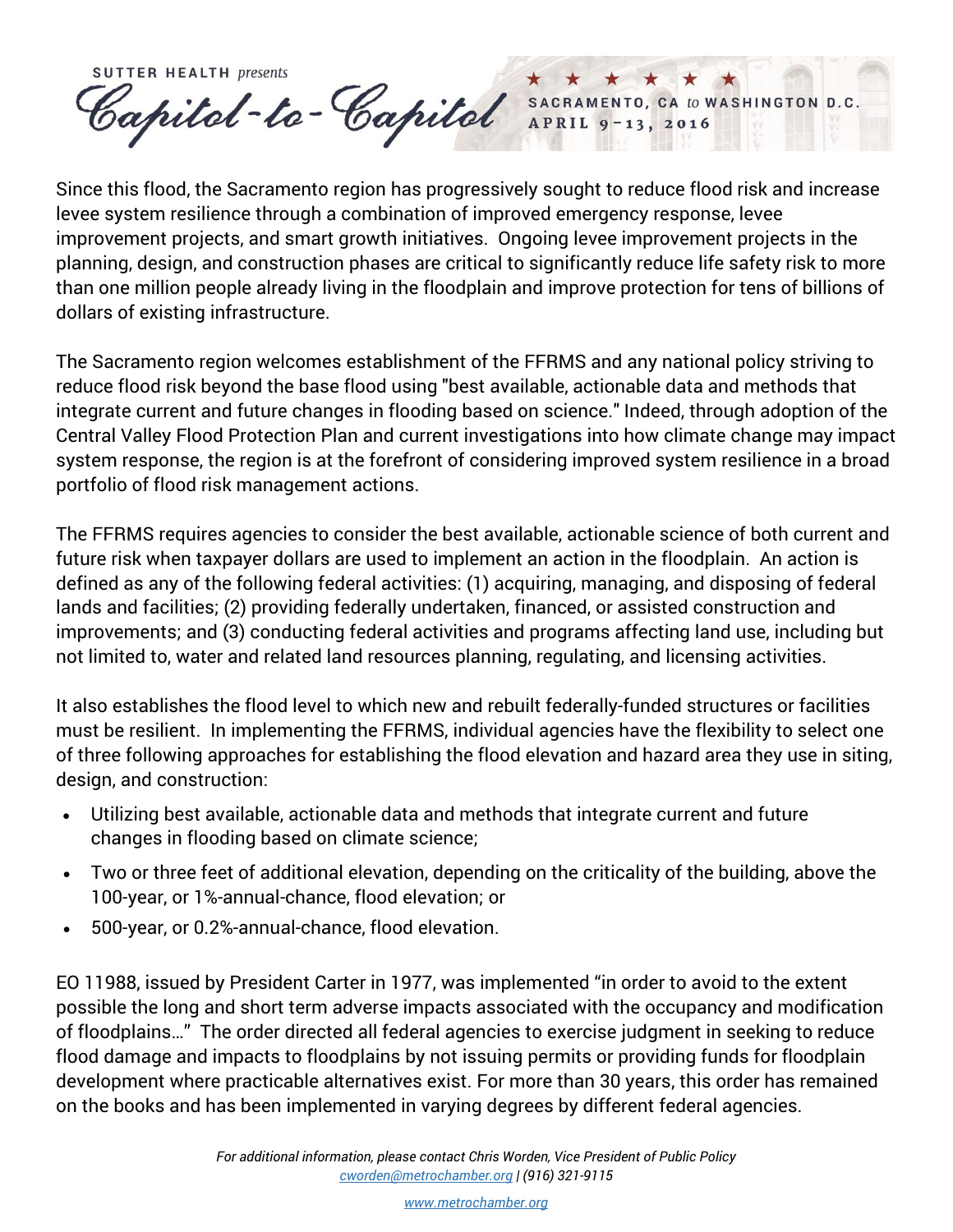**SUTTER HEALTH presents** Capital-te-Capital SACRAMENTO, CA to WASHINGTON D.C.

EO 13690 and the FFRMS reinforce the important tenets and concepts articulated in EO 11988, such as avoiding actions in or impacting the base floodplain and minimizing potential harm if an action must be located in the base floodplain. However, EO 13690 and the FFRMS call for agencies to use a higher flood elevation and expanded flood hazard area than the base flood previously described in EO 11988 to ensure that climate change and other future changes are more adequately accounted for in agency decisions.

EO 13690 also establishes a process for further soliciting and considering stakeholder input. A national policy document titled *Revised Guidelines for Implementing Executive Order 11988, Floodplain Management* (Guidelines) was developed to guide individual agencies with the implementation of Executive Order 11988, as amended, consistent with the new FFRMS. These Guidelines were published by the Federal Emergency Management Agency (FEMA) in the Federal Register on February 5, 2015.

During a public comment period lasting 90 days, FEMA and other members of the Mitigation Framework Leadership Group (Mit-FLG) held eight, in-person, public listening sessions across the country and one public webinar to ensure input from stakeholders and the public on the Guidelines. Upon considering the more than 2,700 individual issue-specific comments received, the Mit-FLG provided the Water Resources Council (WRC) with recommended revisions to the Guidelines.

On October 8, 2015, the WRC approved the Mit-FLG's recommendations and issued *Guidelines for Implementing Executive Order 11988, Floodplain Management, and Executive Order 13690, Establishing a Federal Flood Risk Management Standard and a Process for Further Soliciting and Considering Stakeholder Input* (Final Guidelines).These Final Guidelines offer a common point of reference for each affected agency to prepare implementing procedures. They recognize: (1) the impossibility of anticipating the full range of individual program situations affected by the FFRMS, and (2) the responsibility of individual agencies to tailor implementing procedures to meet their legislatively prescribed missions.

### **Opportunity for Meaningful Input:**

Based on the WRC's adoption of Final Guidelines, the process transitions to the development of implementing procedures at individual agencies. The process of translating the broad policy goals established in EO 13690 and the Final Guidelines into implementing procedures at the agency level is a critical step in the overall process. Stakeholders, partners, and project sponsors actively engaged in individual agency programs must be provided the opportunity to provide meaningful input into the development of the implementing procedures; and, as importantly, each individual agency has the responsibility to consider it. This engagement process must be particularly robust

*[www.metrochamber.org](http://www.metrochamber.org/)*